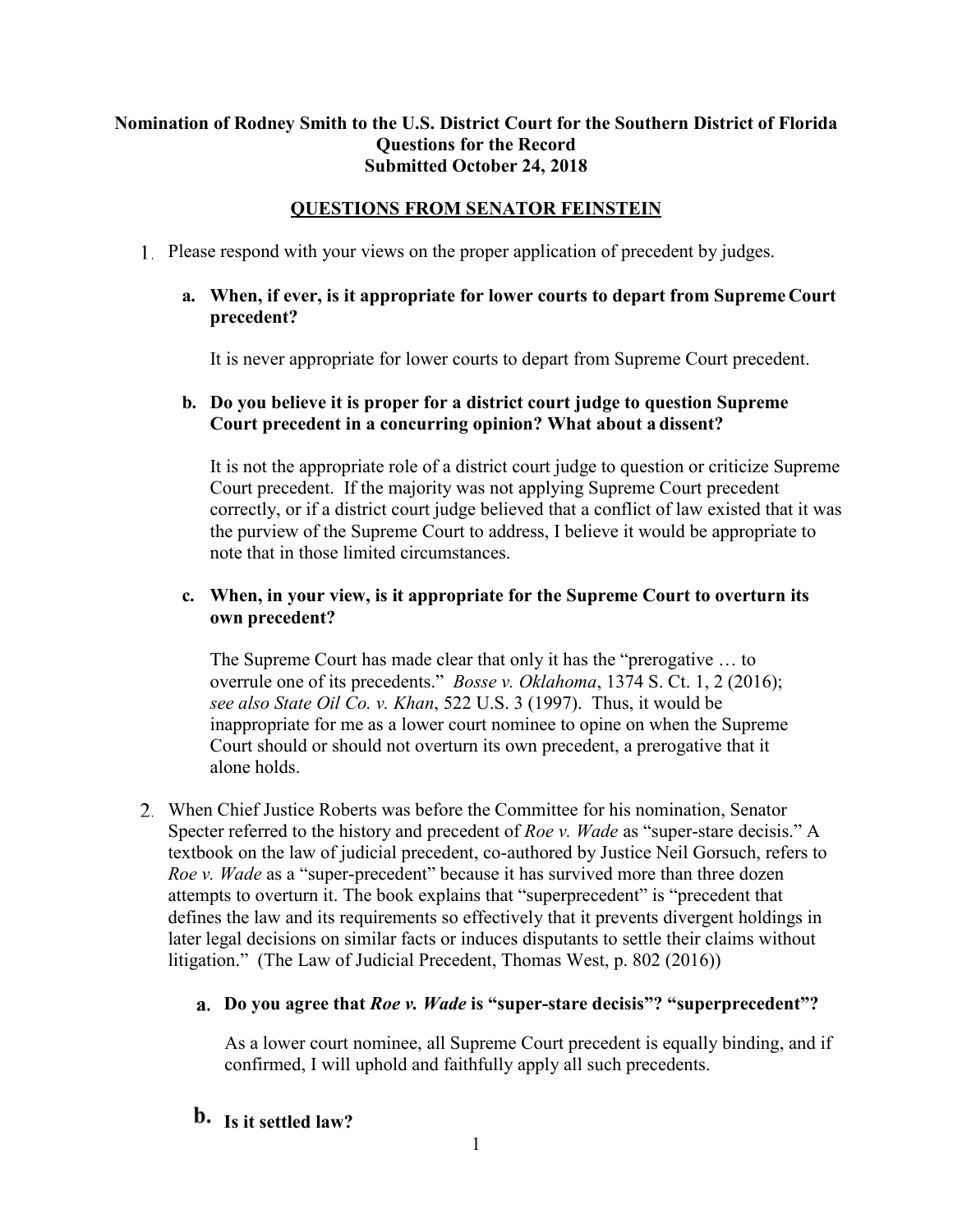Yes.

In *Obergefell v. Hodges*, the Supreme Court held that the Constitution guarantees samesex couples the right to marry. **Is the holding in** *Obergefell* **settled law?**

Yes.

In Justice Stevens's dissent in *District of Columbia v. Heller* he wrote: "The Second Amendment was adopted to protect the right of the people of each of the several States to maintain a well-regulated militia. It was a response to concerns raised during the ratification of the Constitution that the power of Congress to disarm the state militias and create a national standing army posed an intolerable threat to the sovereignty of the several States. Neither the text of the Amendment nor the arguments advanced by its proponents evidenced the slightest interest in limiting any legislature's authority to regulate private civilian uses of firearms."

# **Do you agree with Justice Stevens? Why or why not?**

As a lower court nominee and sitting state court judge, it would be inappropriate for me to provide personal opinions about particular Supreme Court decisions. That is particular true for matters that could come before me as a judge. *See*  Canon 3(A)(6), Code of Conduct for United States Judges. *Heller* is controlling Supreme Court precedent, and if confirmed, I would uphold and faithfully apply all Supreme Court precedent.

#### **Did** *Heller* **leave room for common-sense gun regulation?**

The Supreme Court in *Heller* stated that "the right secured by the Second Amendment is not unlimited," adding, "nothing in our opinion should be taken to cast doubt on longstanding prohibitions on the possession of firearms by felons and the mentally ill, or laws forbidding the carrying of firearms in sensitive places such as schools and government buildings, or laws imposing conditions and qualifications on the commercial sale of arms." *District of Columbia v. Heller*, 554 U.S. 570, 626-27 (2008). The Court "also recognize[d] another important limitation on the right to keep and carry arms," namely, "that the sorts of weapons protected were those in common use at the time … [and] the historical tradition of prohibiting the carrying of dangerous and unusual weapon." *Id*. at 627 (internal quotation marks omitted).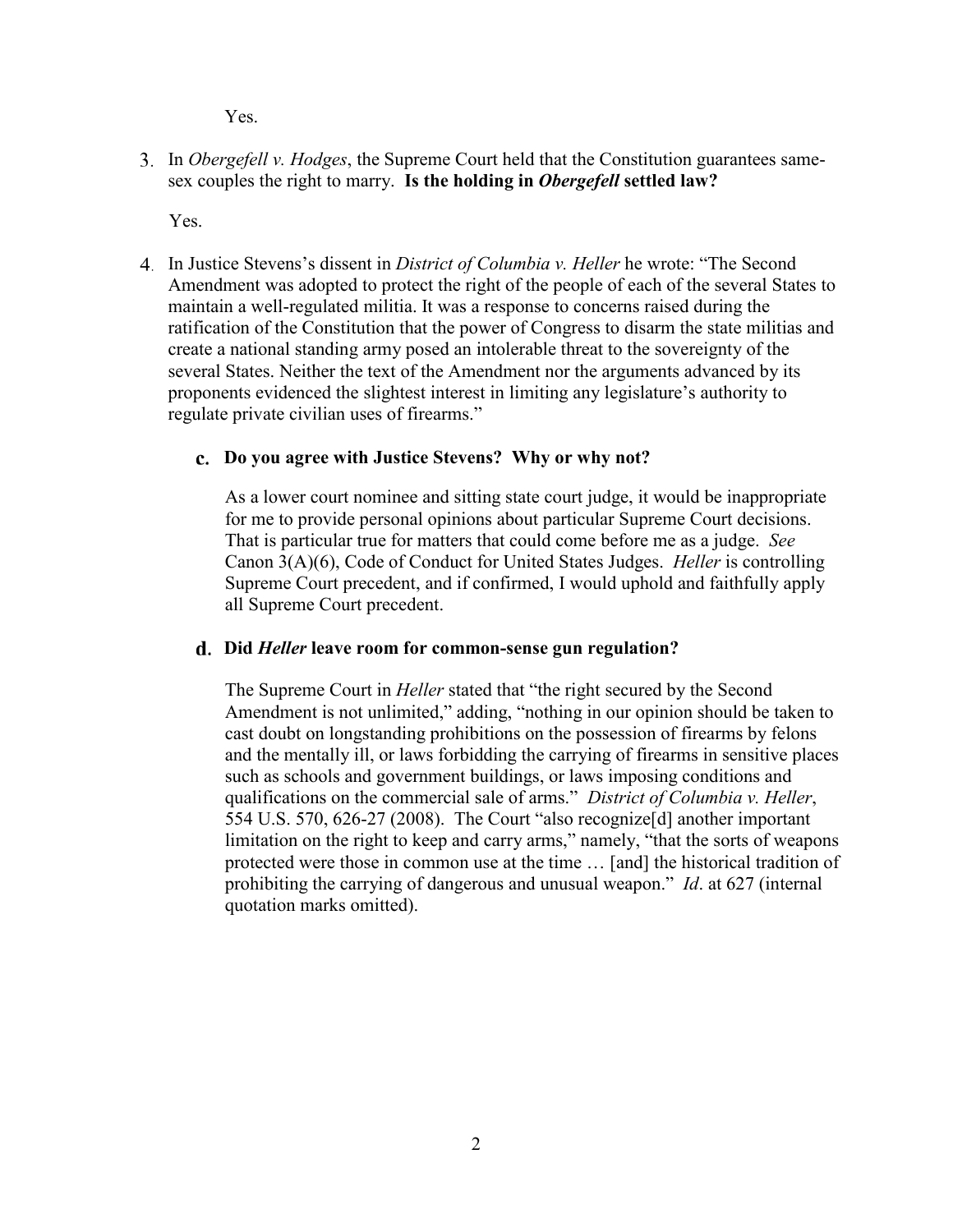### **Did** *Heller***, in finding an individual right to bear arms, depart from decades of Supreme Court precedent?**

I have not studied the matter, and can only say that as a district court judge, I would be bound by and would faithfully apply *Heller* and all controlling Supreme Court precedent.

5. In *Citizens United v. FEC*, the Supreme Court held that corporations have free speech rights under the First Amendment and that any attempt to limit corporations' independent political expenditures is unconstitutional. This decision opened the floodgates to unprecedented sums of dark money in the political process.

# **Do you believe that corporations have First Amendment rights that are equal to individuals' First Amendment rights?**

As a lower court nominee, it would be inappropriate for me to provide personal opinions about particular Supreme Court decisions. That is particular true for matters that could come before me as a judge. *See* Canon 3(A)(6), Code of Conduct for United States Judges. *Citizens United* is controlling Supreme Court precedent, and if confirmed, I would uphold and faithfully apply all Supreme Court precedent.

# **Do individuals have a First Amendment interest in not having their individual speech drowned out by wealthy corporations?**

Please see my answer to Question 5.f.

**Do you believe corporations also have a right to freedom of religion under the First Amendment?**

Please see my answer to Question 5.f.

- 6. On February 22, 2018, when speaking to the Conservative Political Action Conference (CPAC), White House Counsel Don McGahn told the audience about the Administration's interview process for judicial nominees. He said: "On the judicial piece … one of the things we interview on is their views on administrative law. And what you're seeing is the President nominating a number of people who have some experience, if not expertise, in dealing with the government, particularly the regulatory apparatus. This is different than judicial selection in past years…"
	- **a. Did anyone in this Administration, including at the White House or the Department of Justice, ever ask you about your views on any issue related to administrative law, including your "views on administrative law"? If so, by whom, what was asked, and what was your response?**

As indicated in my response to Question 26(a) on my Senate Judiciary Questionnaire, I interviewed with officials from the White House and Department of Justice on February 9, 2018. I do not recall everything discussed in the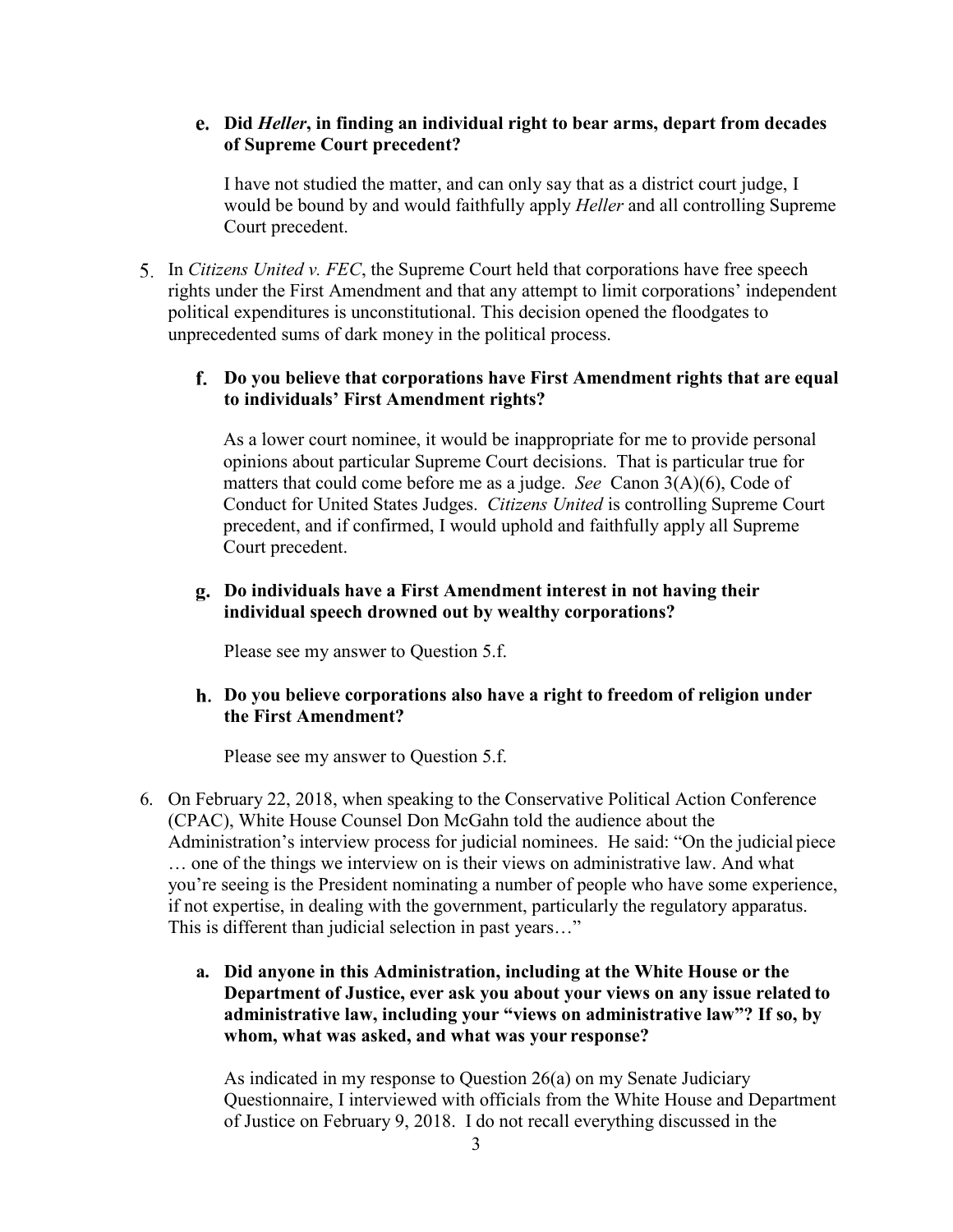interview. However, I do recall providing a general description of the Supreme Court's governing framework for deference to administrative interpretations, including the Supreme Court's controlling decisions in *Chevron, U.S.A., Inc. Natural Resources Defense Council, Inc.*, 467 U.S. 837 (1984) and *Michigan v. EPA*, 576 U.S. (2015).

**b. Since 2016, has anyone with or affiliated with the Federalist Society, the Heritage Foundation, or any other group, asked you about your views on any issue related to administrative law, including your "views on administrative law"? If so, by whom, what was asked, and what was your response?**

No.

#### **c. What are your "views on administrative law"?**

As a lower court nominee, I will uphold and faithfully apply all Supreme Court and Eleventh Circuit precedents relating to administrative law.

- 7. On your Senate Questionnaire, you indicate that you have been a member of the Federalist Society since 2015. The Federalist Society's "About Us" webpage explains the purpose of the organization as follows: "Law schools and the legal profession are currently strongly dominated by a form of orthodox liberal ideology which advocates a centralized and uniform society. While some members of the academic community have dissented from these views, by and large they are taught simultaneously with (and indeed as if they were) the law." It says that the Federalist Society seeks to "reorder[] priorities within the legal system to place a premium on individual liberty, traditional values, and the rule of law. It also requires restoring the recognition of the importance of these norms among lawyers, judges, law students and professors. In working to achieve these goals, the Society has created a conservative and libertarian intellectual network that extends to all levels of the legal community."
	- **a. Could you please elaborate on the "form of orthodox liberal ideology which advocates a centralized and uniform society" that the Federalist Society claims dominates law schools?**

The statements referenced above are not mine; thus, I am unable to speak or elaborate any further on what they reference.

**b. How exactly does the Federalist Society seek to "reorder priorities within the legal system"?**

Please see my answer to Question 7.a.

**c. What "traditional values" does the Federalist society seek to place a premium on?**

Please see my answer to Question 7.a.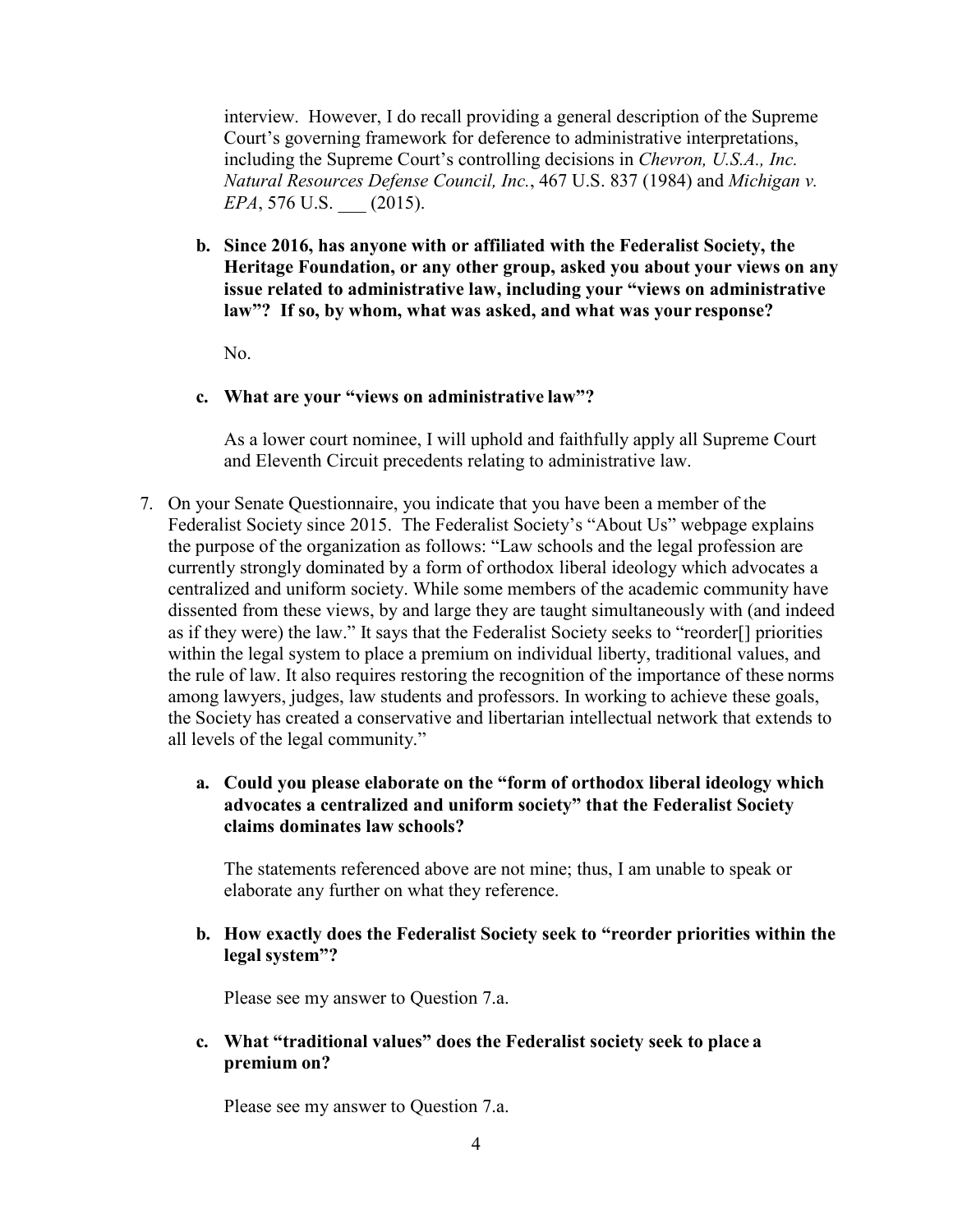8. When is it appropriate for judges to consider legislative history in construing a statute?

The Supreme Court has, on various occasions, made clear that courts may consider legislative history when statutory language and text is not clear and unambiguous.

9. At any point during the process that led to your nomination, did you have any discussions with anyone — including but not limited to individuals at the White House, at the Justice Department, or at outside groups — about loyalty to President Trump? If so, please elaborate.

No.

10. Please describe with particularity the process by which you answered these questions.

I received Questions for the Record from five Senators (which were transmitted to me by the Department of Justice) and drafted responses to each question. After drafting my responses, I solicited feedback regarding my answers from members of the Office of Legal Policy at the United States Department of Justice. I revised my answers in light of their feedback and made edits that I deemed appropriate, but the answers to each question are my own, and I authorized the submission of my responses.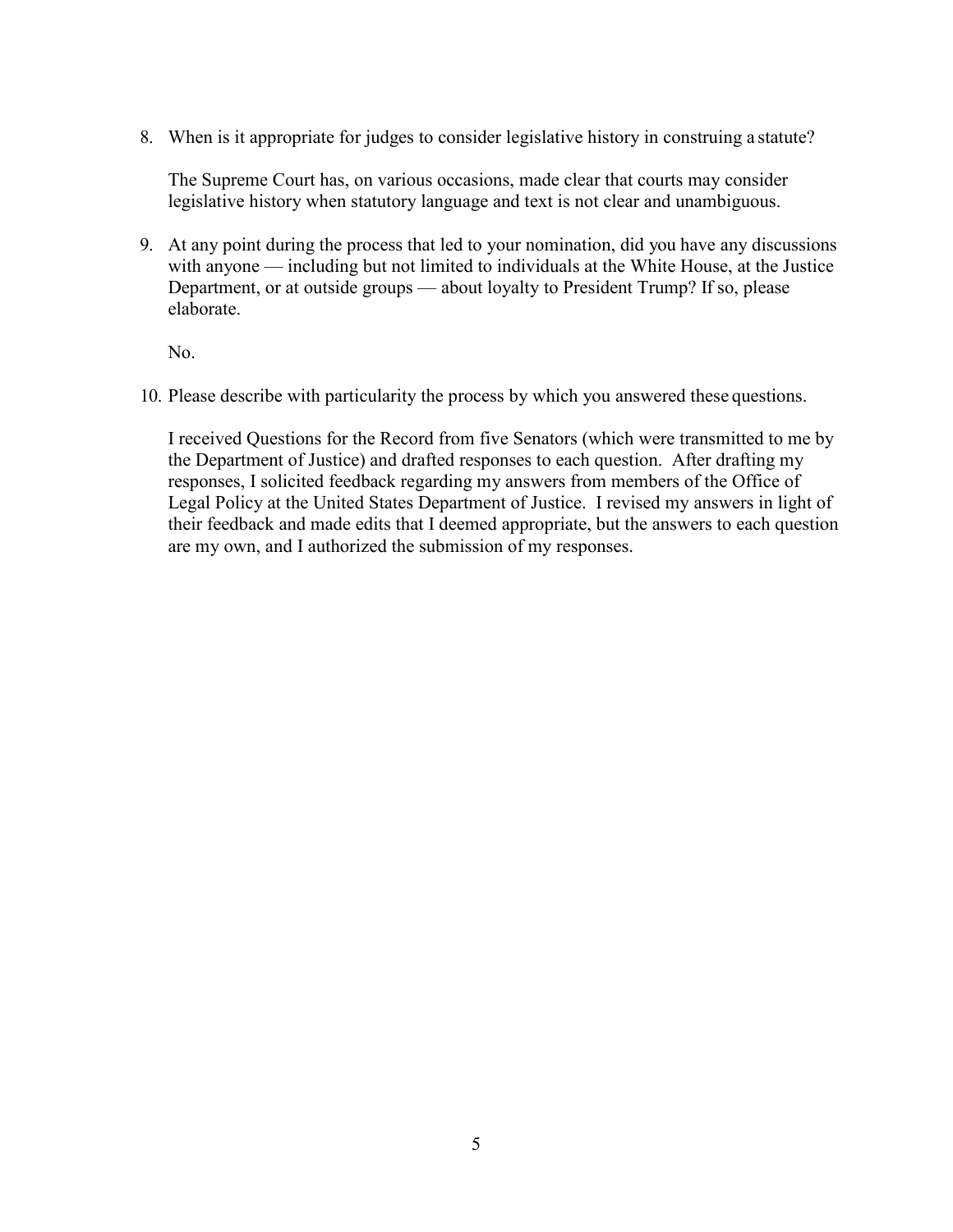# **Nomination of Rodney Smith to be United States District Judge for the Southern District of Florida Questions for the Record October 24, 2018**

### **QUESTIONS FROM SENATOR BLUMENTHAL**

I am concerned about public faith in the judiciary's impartiality and integrity. Please address the following question in light of our nation's constitution, laws, and code of conduct for the judiciary.

## **1. Do you believe that a sitting judge or justice who is shown to have committed perjury or substantially misled the Senate Judiciary Committee about the truth of a matter should continue to serve on the bench?**

A judge should not commit perjury or substantially mislead the Senate Judiciary Committee about the truth of a matter. Congress has the exclusive power to impeach and remove federal judges.

There have been recent reports that the Heritage Foundation was planning to run a secret clerkship training program.<sup>1</sup> I am generally concerned about growing attempts by outside groups to buy influence in the judiciary.

**1. Do you believe it is appropriate for sitting judges to participate in trainings designed to help law clerks with a particular ideological perspective advance their beliefs within the judiciary?**

I am not aware of any secret clerkship training program. If confirmed, I will not participate in any training designed to help law clerks with a particular ideological perspective advance their beliefs within the judiciary.

# **2. Please list all meetings, conferences or events affiliated with the Federalist Society in which you have participated.**

To the best of my knowledge, I have attended the Federalist Society Annual Florida Chapter Conference in February 2015 – 2018 in Orlando, Florida. I have attended the Miami Lawyers Chapter Holiday Reception in December 2017 and the Annual Supreme Court Roundup on October 23, 2018 in Miami, Florida.

<sup>1</sup> Adam Liptak, *A Conservative Group's Closed-Door 'Training' of Judicial Clerks Draws Concern* N.Y. Times (Oct. 18 2018) https://www.nytimes.com/2018/10/18/us/politics/heritage-foundation-clerks-judges-training.html.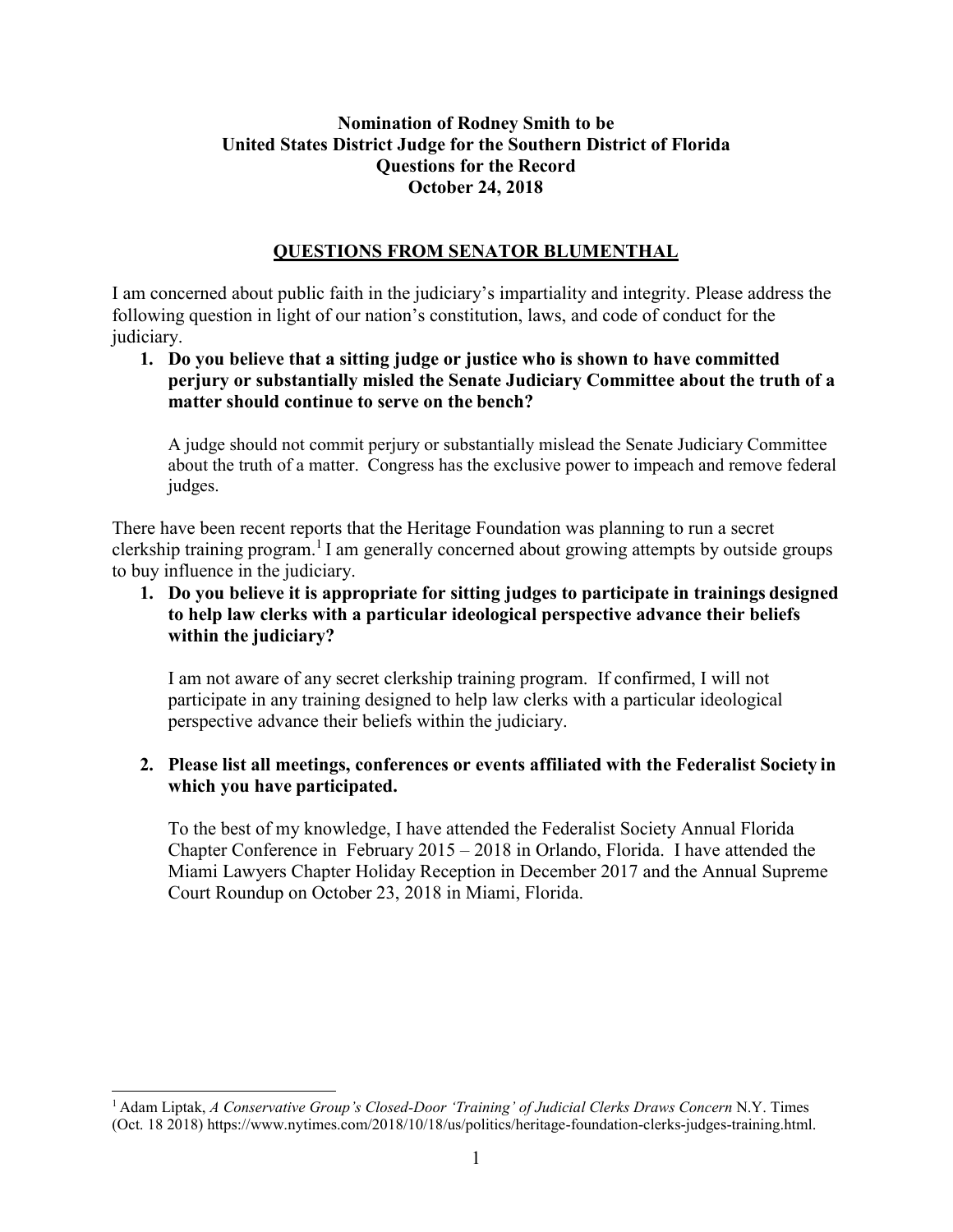### Questions for the Record for Rodney Smith From Senator Mazie K. Hirono

- 1. As part of my responsibility as a member of the Senate Judiciary Committee and toensure the fitness of nominees, I am asking nominees to answer the following two questions:
	- a. Since you became a legal adult, have you ever made unwanted requests for sexual favors, or committed any verbal or physical harassment or assault of a sexual nature?

No.

b. Have you ever faced discipline, or entered into a settlement related to this kind of conduct?

No.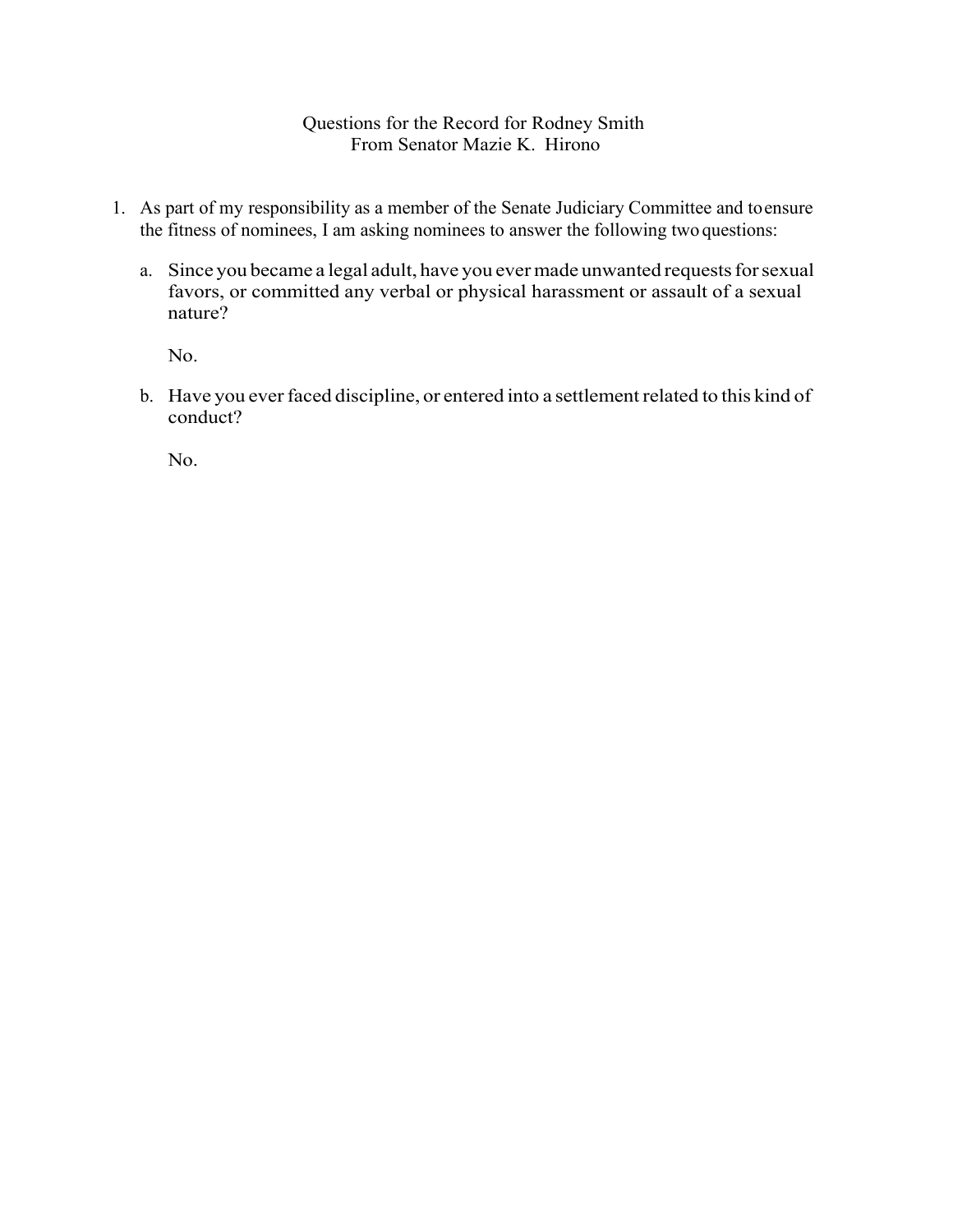### **Nomination of Rodney Smith United States District Court for the Southern District of Florida Questions for the Record Submitted October 24, 2018**

#### **QUESTIONS FROM SENATOR BOOKER**

- 1. As you no doubt noticed, one side of the dais at your October 17 hearing before the Senate Judiciary Committee was empty, and no Ranking Member was present. The Senate was on a month-long recess, and this hearing was held on that date over the objection of every member of the minority on this Committee.
	- a. Do you think it was appropriate for the Committee to hold a nominations hearing while the Senate was in recess before an election, and without the minority's consent—which the Committee has never done before?

As a sitting state court judge in Florida and federal judge nominee, I must refrain from injecting personal views or comments regarding the wisdom of a policy decision by the Committee. I cannot ethically opine on legislative policy judgments. *See* Canon 3(A)(6) & Canon 5, Code of Conduct for United States Judges.

b. Do you think this unprecedented hearing was consistent with the Senate's constitutional duty under Article II, Section 2 to provide advice and consent on the President's nominees?

Please see my answer to Question 1.a.

c. Did you indicate any objection to anyone in the Administration or on the majority side of the Committee about the timing of your confirmation hearing?

Please see my answer to Question 1.a.

- 2. According to a Brookings Institute study, African Americans and whites use drugs at similar rates, yet blacks are 3.6 times more likely to be arrested for selling drugs and 2.5 times more likely to be arrested for possessing drugs than their white peers.<sup>1</sup> Notably, the same study found that whites are actually *more likely* to sell drugs than blacks.<sup>2</sup> These shocking statistics are reflected in our nation's prisons and jails. Blacks are five times more likely than whites to be incarcerated in state prisons.<sup>3</sup> In my home state of New Jersey, the disparity between blacks and whites in the state prison system is greater than 10 to  $1<sup>4</sup>$ 
	- a. Do you believe there is implicit racial bias in our criminal justice system?

Yes. As co-chair of the Eleventh Judicial Circuit Fairness and Diversity Committee, as well as the Diversity Committee of the Florida Conference of Circuit Judges, I have worked to educate other judges on implicit bias. As an executive board member of the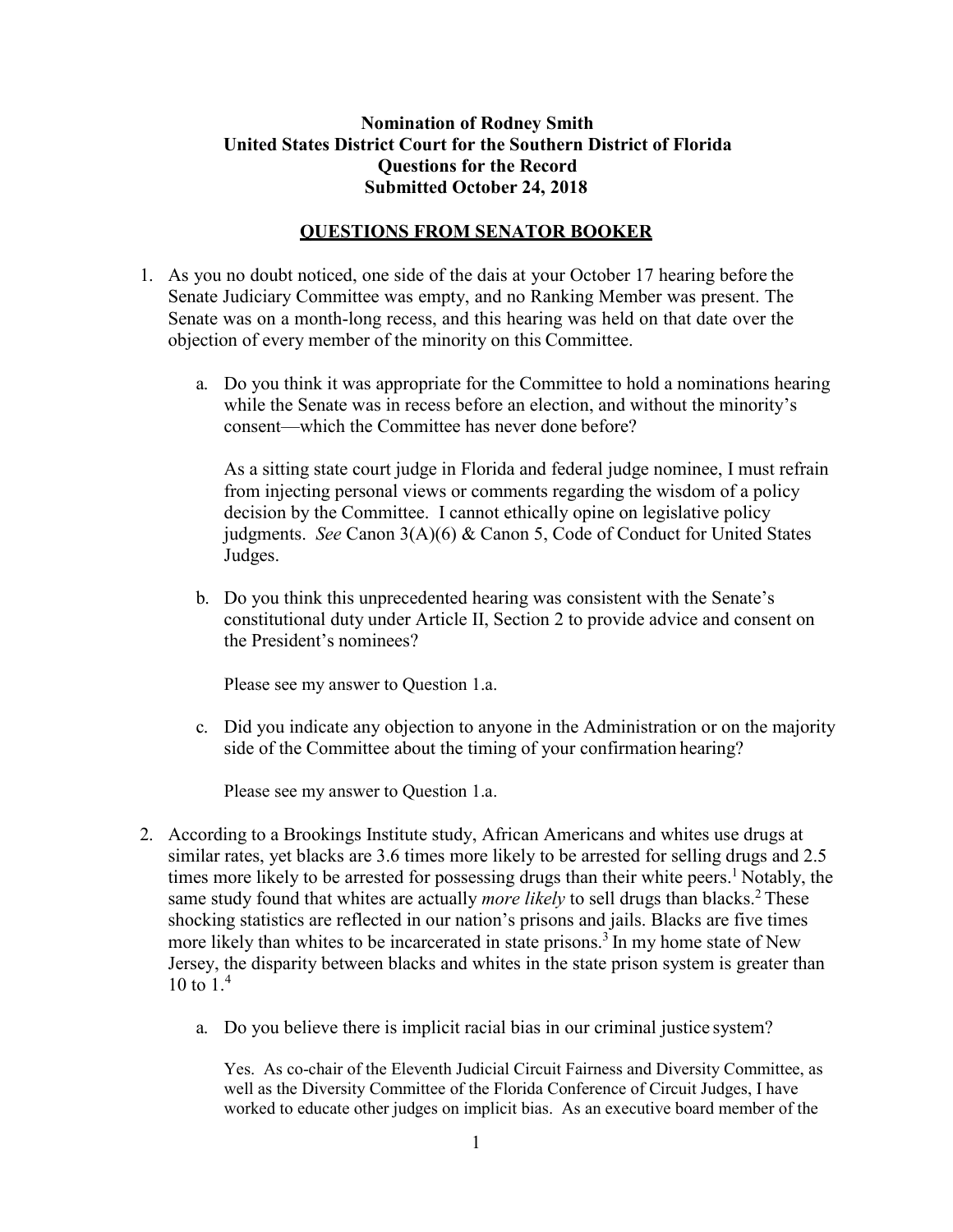Judicial Council of the National Bar Association, I have attended several seminars on implicit bias. Unfortunately, the statistics show that there is implicit racial bias in our criminal justice system.

b. Do you believe people of color are disproportionately represented in our nation's jails and prisons?

Yes, the percentage of people of color in custody in our nation's jails and prisons exceeds the percentage of such persons in the national population.

c. Prior to your nomination, have you ever studied the issue of implicit racial bias in our criminal justice system? Please list what books, articles, or reports you have reviewed on this topic.

Yes. In addition to attending several seminars on implicit bias, I have also read reports and articles on implicit racial bias, including but not limited to: http://projects.heraldtribune.com/bias/sentencing/.

- 3. According to a Pew Charitable Trusts fact sheet, in the 10 states with the largest declines in their incarceration rates, crime fell an average of  $14.4$  percent.<sup>5</sup> In the 10 states that saw the largest increase in their incarceration rates, crime decreased by an 8.1 percent average.<sup>6</sup>
	- a. Do you believe there is a direct link between increases of a state's incarcerated population and decreased crime rates in that state? If you believe there is a direct link, please explain your views.

I have not studied the statistics regarding the relationship between incarceration rates and crime rates, and I have not developed any well-formulated opinions on this issue.

b. Do you believe there is a direct link between decreases of a state's incarcerated population and decreased crime rates in that state? If you do not believe there is a direct link, please explain your views.

Please see my answer to Question 2.a.

4. Do you believe it is an important goal for there to be demographic diversity in the judicial branch? If not, please explain your views.

Yes.

- 5. The color of a criminal defendant plays a significant role in capital punishment cases. For instance, people of color have accounted for 43 percent of total executions since 1976 and 55 percent of those currently awaiting the death penalty.<sup>7</sup>
	- a. Do those statistics alarm you?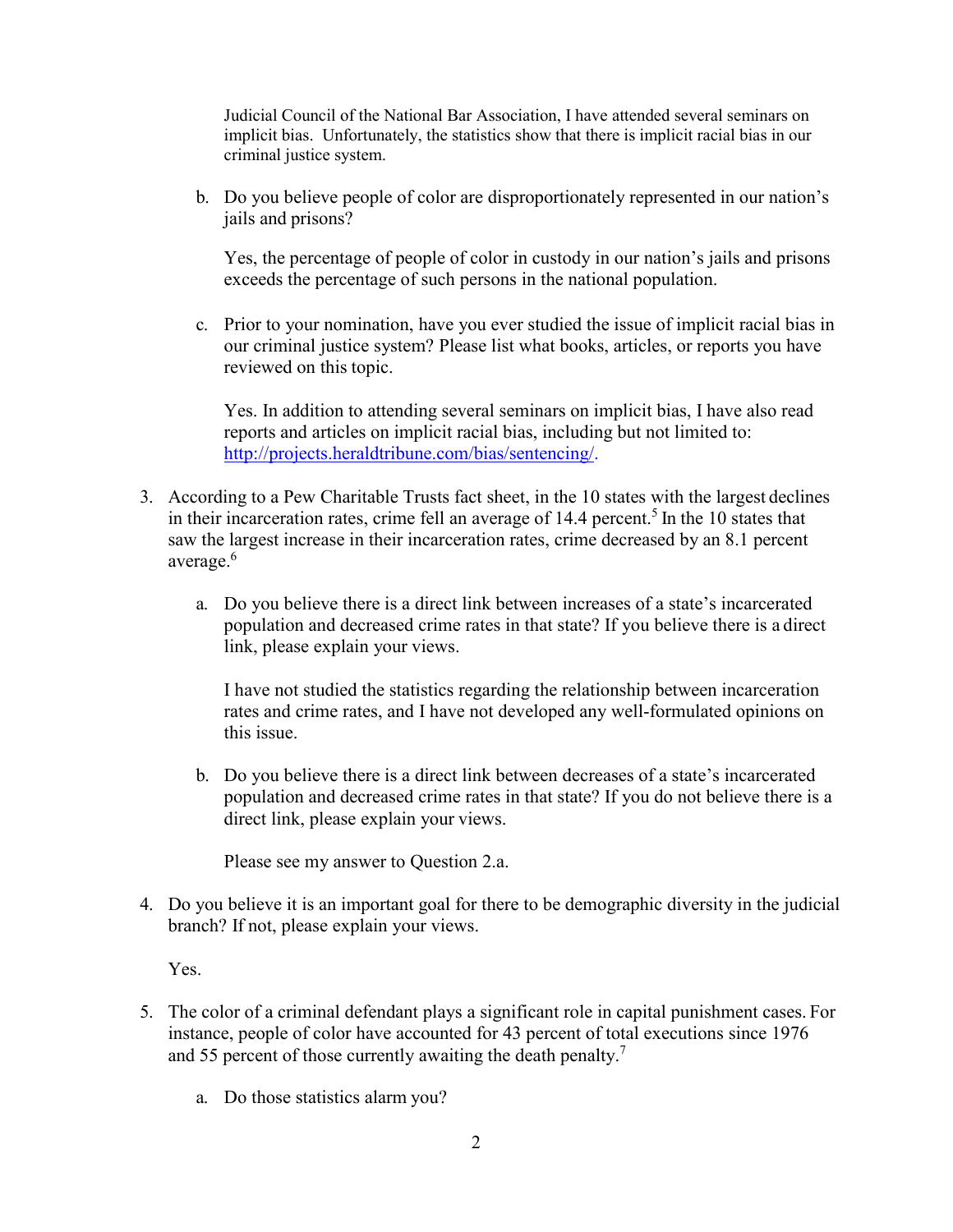Yes.

b. Do you believe it is cruel and unusual to disproportionately apply the death penalty on people of color? Why not?

As a sitting state court judge and federal judge nominee, ethically, it would be inappropriate for me to express my views on this question. *See* Canons 2 and 3, Code of Conduct for United States Judges. But I do agree that race should not play into sentencing decisions on whether to impose the death penalty.

c. The color of the victim also plays an important role in determining whether the death penalty applies in a particular case. White victims account for about half of all murder victims, but 80 percent of all death penalty cases involve white victims. If you were a judge, and those statistics were playing out in your courtroom, what would you do?

Please see my answer to Question 5.b.

6. In *State v. Beckman*, you sentenced a juvenile to life in prison without the possibility of parole for committing murder.<sup>8</sup>

Four years later, in 2012, the Supreme Court ruled in *Miller v. Alabama* that mandatory life sentences for juveniles without the possibility of parole violate the Eighth Amendment's prohibition on "cruel and unusual punishments."9 "Because juveniles have diminished culpability and greater prospects for reform," the Court explained, "'they are less deserving of the most severe punishments.'"10 The Court went how to say that "children have a 'lack of maturity and an underdeveloped sense of responsibility,' leading to recklessness, impulsivity, and heedless risk-taking."<sup>11</sup>

The Court had previously noted that a life sentence without the possibility of parole is "the second most severe [penalty] known to the law," after only the death penalty.<sup>12</sup> In *Miller*, the Court recognized the special import of life without parole for juvenile offenders. Life-without-parole sentences "share some characteristics with death sentences that are shared by no other sentences"—above all because "[i]mprisoning an offender until he dies alters the remainder of his life 'by a forfeiture that is irrevocable."<sup>13</sup> At a minimum, the Court reasoned, a sentencer should be able to "tak[e] account of an offender's age and the wealth of characteristics and circumstances attendant to it" in an individualized manner whenever "a juvenile confronts a sentence of life (and death) in prison."<sup>14</sup>

a. Do you believe in some cases that juveniles should be held less criminally culpable than adults?

In response to Question 6, the trial court in *Beckman* sentenced the defendant to life with the right to judicial review after 25 years. Because this matter is pending before the U.S. Supreme Court (U.S. Oct. 2, 2018) (No. 18-6185) and as a sitting state court judge and federal judge nominee, ethically, it would be inappropriate for me to express my views on this question. *See* Canons 2 and 3, Code of Conduct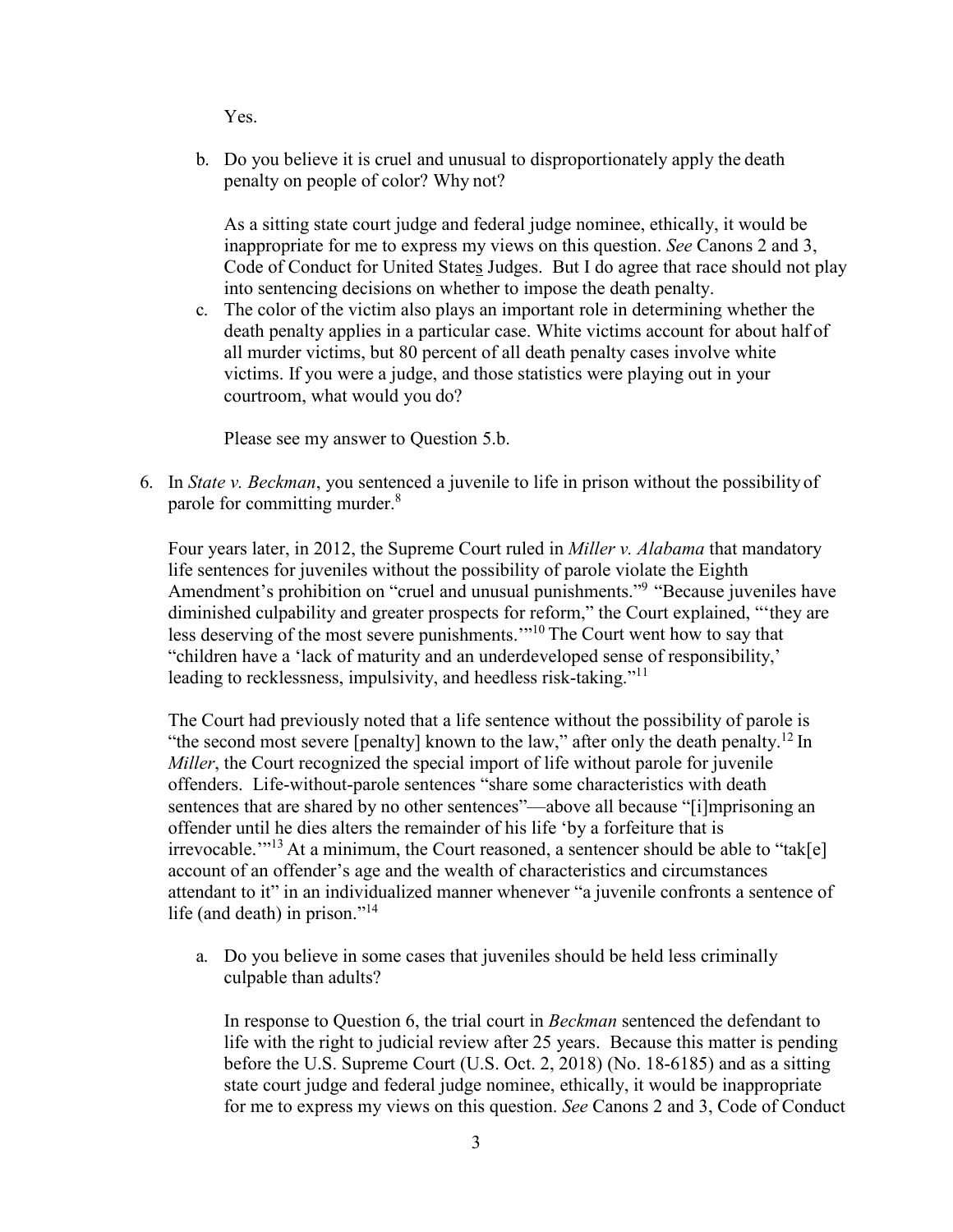for United States Judges. If I am fortunate enough to be confirmed as a lower court judge, I would uphold and faithfully apply Supreme Court precedent in *Miller* and this arena of the law.

b. The Supreme Court has recognized that a life-without-parole sentence shares a special characteristic with the death penalty: irrevocability.<sup>15</sup> Based on your understanding of the applicable law, why is the irrevocable nature of a lifewithout-parole sentence so significant for juvenile offenders?

Please see my answer to Question 6.a.

c. The Supreme Court has also recognized the fundamental implications of a lifewithout-parole sentence: it ""means denial of hope; it means that good behavior and character improvement are immaterial; it means that whatever the future might hold in store for the mind and spirit of [the convict], he will remain in prison for the rest of his days.'"16 Based on your understanding of the applicable law, how is the threshold for imposing a sentence of life without parole different for juvenile offenders, as opposed to adult offenders?

Please see my answer to Question 6.a.

d. Was it your opinion at the time you sentenced the juvenile defendant in *Beckman* that he was irredeemable?

Please see my answer to Question 6.a.

e. Bryan Stevenson in *Just Mercy* noted that former Senator Alan Simpson (R-WY), a staunch conservative, had "been adjudicated a juvenile delinquent when he was seventeen for multiple convictions for arson, theft, aggravated assault, gun violence, and, finally, assaulting a police officer. He later confessed: 'I was a monster."<sup>17</sup> Would you have guessed that a juvenile delinquent who was convicted of arson, theft, aggravated assault, gun violence, and assaulting a police officer would eventually become a United States Senator?

Please see my answer to Question 6.a.

f. In 2016, you issued an amended sentencing order that said, "[T]he constitutionality of Florida's juvenile sentencing scheme for capital offenses remained unsettled; however, this much is clear: 'under *Miller*, a sentence of life without parole remains a constitutionally permissible sentencing option.<sup>"18</sup> Do you believe your amended sentencing order adhered to the spirit of *Miller*?

Please see my answer to Question 6.a.

g. How did your amended sentencing order account for some of the age-related sentencing considerations delineated in *Miller*, as relevant, including: (1) "hallmark features" of youth such as "immaturity, impetuosity, and failure to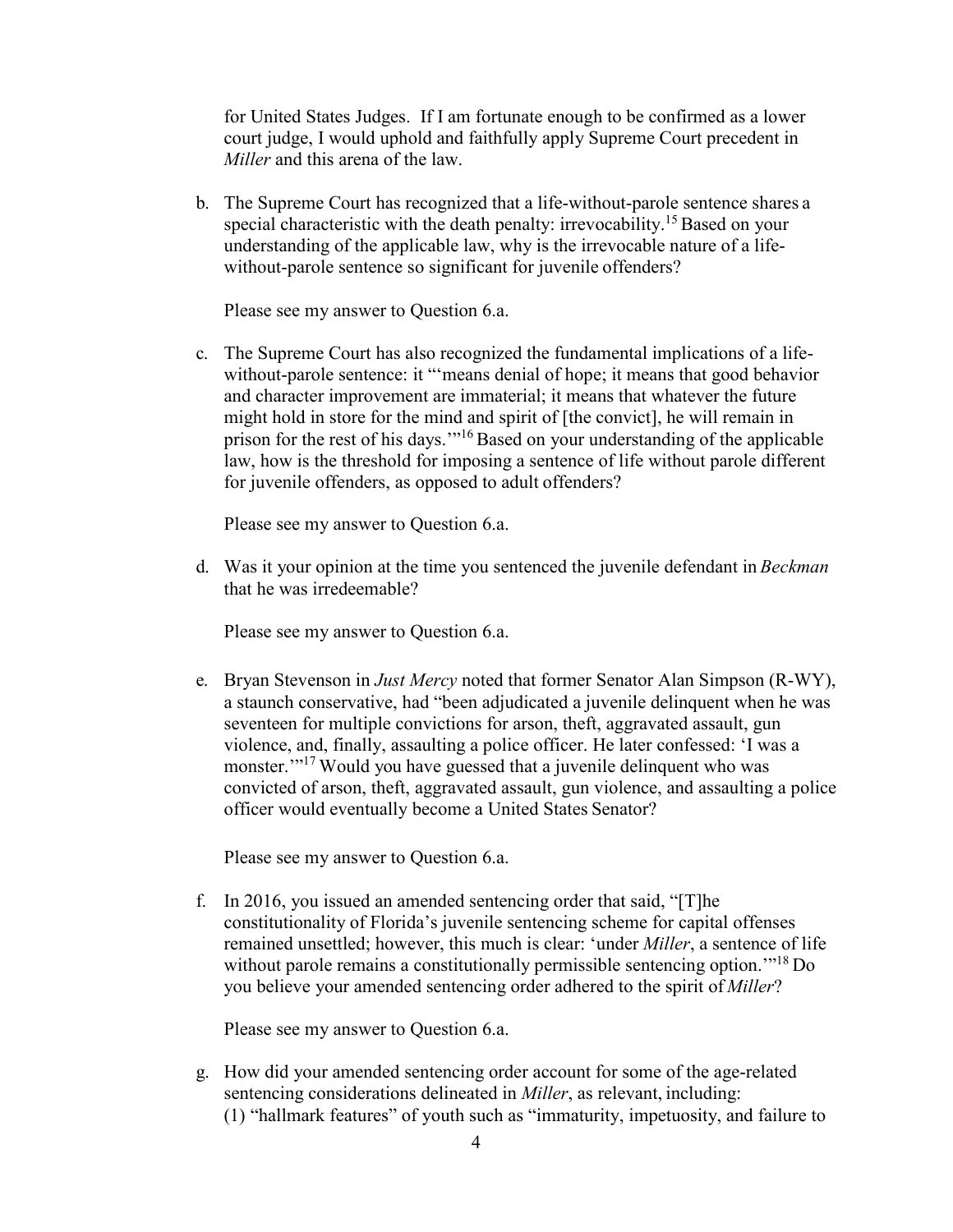appreciate risks and consequences"; (2) "the family and home environment that surrounds" the juvenile offender; (3) "the circumstances of the homicide offense"; (4) whether the juvenile offender "might have been charged and convicted of a lesser offense if not for incompetencies associated with youth—for example, his inability to deal with police officers or prosecutors (including on a plea agreement) or his incapacity to assist his own attorneys"; and (5) "the possibility of rehabilitation"?<sup>19</sup>

Please see my response to Question 6.a.

8 No. F09-14217, *aff'd*, 230 So. 3d 77 (Fla. Dist. Ct. App. 2017), *reh'g denied* (Oct. 19, 2017), *review denied*, No. SC17-2060, 2018 WL 3213795 (Fla. July 2, 2018), *petition for cert. filed* (U.S. Oct. 2, 2018) (No. 18-6185).

<sup>9</sup>*Miller v. Alabama*, 567 U.S. 460, 465 (2012) (citing U.S. CONST. amend. VIII).

<sup>11</sup>*Id*. (quoting *Roper v. Simmons* 543 U.S. 551, 569 (2005)).

<sup>12</sup>*Harmelin v. Michigan*, 501 U.S. 957, 996 (1991).

<sup>13</sup>*Miller*, 567 U.S. at 474-75 (quoting *Graham*, 560 U.S. at 69).

<sup>15</sup>*Id.* at 474-75.

<sup>16</sup>*Graham*, 560 U.S. at 70 (alteration in original) (quoting *Naovarath v. State*, 779 P.2d 944 (Nev. 1989)).

<sup>17</sup> BRYAN STEVENSON, JUST MERCY 271 (2014).

<sup>18</sup>*Florida v. Beckman*, Amended Sentencing Order (Florida Circuit Court, Eleventh Judicial Circuit (Feb. 22, 2016)).

19 *Miller*, 567 U.S. at 477-78.

<sup>&</sup>lt;sup>1</sup> JONATHAN ROTHWELL, HOW THE WAR ON DRUGS DAMAGES BLACK SOCIAL MOBILITY, BROOKINGS INSTITUTE (Sept. 30, 2014), *available at* https://www.brookings.edu/blog/social-mobility-memos/2014/09/30/how-the-war-ondrugs-damages-black-social-mobility/.

<sup>2</sup>*Id.*

<sup>3</sup> ASHLEY NELLIS, PH.D., THE COLOR OF JUSTICE: RACIAL AND ETHNIC DISPARITY IN STATE PRISONS, THE SENTENCING PROJECT 14 (June 14, 2016), *available at* http://www.sentencingproject.org/publications/color-ofjustice-racial-and-ethnic-disparity-in-state-prisons/.

<sup>4</sup>*Id.* at 8.

<sup>5</sup> THE PEW CHARITABLE TRUSTS, NATIONAL IMPRISONMENT AND CRIME RATES CONTINUE TO FALL 1 (Dec. 2016), *available at* 

http://www.pewtrusts.org/~/media/assets/2016/12/national imprisonment and crime rates continue to fall web.p df.

<sup>6</sup>*Id.*

<sup>7</sup>*Race and the Death Penalty*, AM. CIVIL LIBERTIES UNION, https://www.aclu.org/other/race-and-death-penalty (last visited June 13, 2018).

<sup>10</sup>*Id.* at 471 (quoting *Graham v. Florida*, 560 U.S. 48, 68 (2010)).

<sup>14</sup>*Id.* at 477.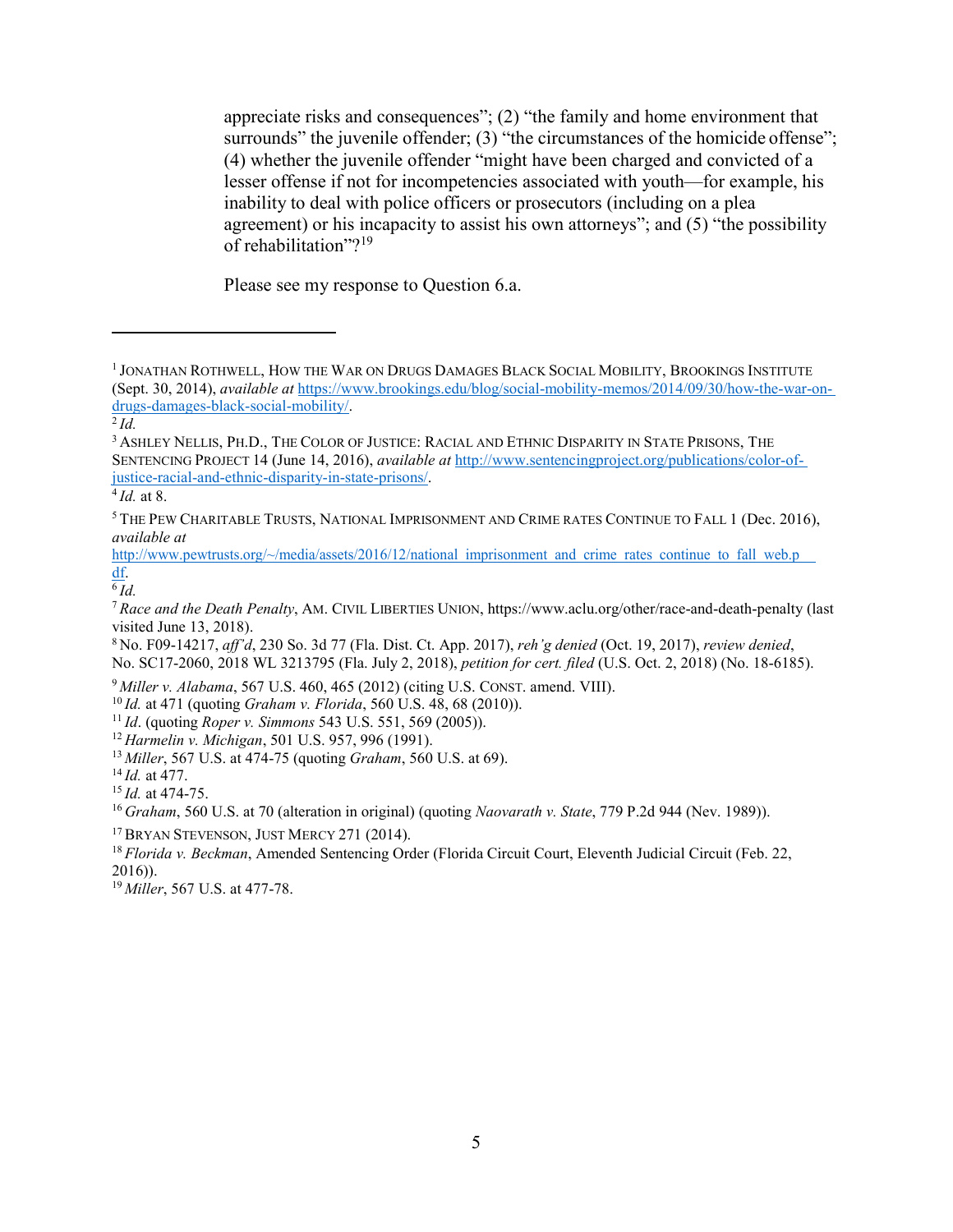### **Questions for the Record from Senator Kamala D. Harris Submitted October 24, 2018 For the Nomination of**

### **Rodney Smith, to the U.S. District Court for the Southern District of Florida**

1. In 2008, in *State v. Beckman*, you sentenced a minor to life in prison without the possibility of parole. You stood by that decision in 2016, even after the U.S. Supreme Court in *Miller v. Alabama* held that mandatory life sentences without the chance for parole were unconstitutional for juvenile offenders.

#### a. **Do you stand by that sentencing decision today?**

In response to Question 1, the trial court in *Beckman* sentenced the defendant to life with the right to judicial review after 25 years. Because this matter is pending before the U.S. Supreme Court (U.S. Oct. 2, 2018) (No. 18-6185), and as a sitting state court judge and federal judge nominee, ethically, it would be inappropriate for me to express my views on this question. *See* Canons 2 and 3, Code of Conduct for United States Judges. If I am fortunate enough to be confirmed as a lower court judge, I would uphold and faithfully apply Supreme Court precedent in *Miller* and this arena of the law

### b. **In making the decision, did you have any concerns about sentencing a child to prison for life?**

Please see my answer to Question 1.a.

2. District court judges have great discretion when it comes to sentencing defendants. In considering your nomination, it is important that we understand your views on sentencing, while appreciating that each case must be evaluated on its specific facts and circumstances.

#### a. **What is the process you would follow before you sentenced a defendant?**

As a state county and circuit court judge in Florida for over ten years, I have sentenced numerous criminal defendants. Thus, I can attest that sentencing a criminal defendant is one of the most important and difficult responsibilities of a judge. Unequivocally, I would carefully evaluate each case fairly and impartially on its specific facts and circumstances. If confirmed, I would begin by ensuring that the applicable advisory sentencing guidelines range for the offense conduct is correctly calculated. I would then proceed to consider any applicable statues, the presentence report, the allocution of the defendant, the arguments of counsel, any statements by the defendant's family and friends, and any victim impact statements. I would be consistently mindful of Congress' direction that the imposition of any sentence should be "sufficient, but not greater than necessary, to comply" with the congressionally designated purposes of federal sentencing: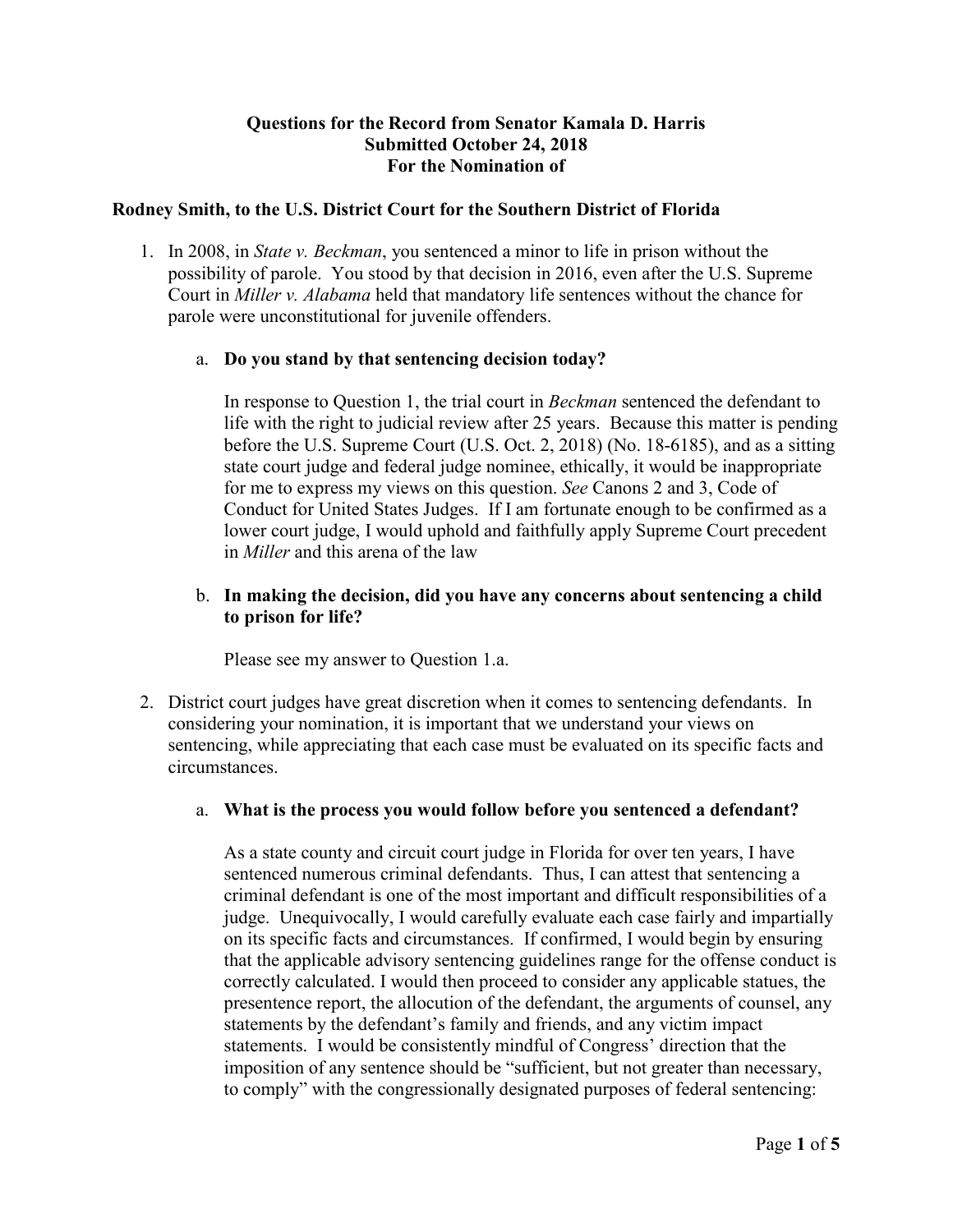"the need for the sentence imposed…to reflect the seriousness of the offense, to promote respect for the law, and to provide just punishment for the offense; [] to afford adequate deterrence to criminal conduct; [] to protect the public from further crimes of the defendant; and [] to provide the defendant with needed educational or vocational training, medical care, or other correctional treatment in the most effective manner." 18 U.S.C. § 3553.

# b. **As a new federal judge, how do you plan to determine what constitutes a fair and proportional sentence?**

In addition to my response to Question 2.a. above, I would, if confirmed, discuss the issue of sentencing extensively with my colleagues within the Southern District of Florida. Furthermore, I would continue to read and study all publications issued by the United States Sentencing Commission, as well as all sentencing decisions rendered by the U.S. Supreme Court and the Eleventh Circuit Court of Appeals.

# c. **When is it appropriate to depart from the Sentencing Guidelines?**

Pursuant to Supreme Court and Eleventh Circuit precedent, the U.S. Sentencing Guidelines are not binding on trial judges; they are merely advisory. *See, e.g., Booker v. United* States, 543 U.S. 220 (2005). However, they provide valuable guidance on when a departure sentence is appropriate. The factors listed in 18 U.S.C. § 3553(a) may call for varying from the Guidelines range—so long as the ultimate sentence is reasonable. Park K of Section 5 of the Sentencing Guidelines lists the specific circumstances under which a trial judge may depart from the advisory Guidelines range.

d. Judge Danny Reeves of the Eastern District of Kentucky—who also serves on the U.S. Sentencing Commission—has stated that he believes mandatory minimum sentences are more likely to deter certain types of crime than discretionary or indeterminate sentencing.<sup>1</sup>

# i. **Do you agree with Judge Reeves?**

I have never studied whether mandatory minimum sentences are likely to deter certain types of crime, and I am unfamiliar with Judge Reeves' position on that issue. Because the establishment of mandatory minimum sentences is a policy matter subject to legislative judgment, the Florida Legislature has adopted mandatory minimum sentences for certain categories of crimes, and as a sitting state court judge, I have applied those laws as required. In either case, the question of which kind of sentencing regime better deters crime is one for the political branches. If confirmed, I

<sup>&</sup>lt;sup>1</sup> Judge Danny C. Reeves, Responses to Senators' Questions for the Record, https://www.judiciary.senate.gov/imo/media/doc/Reeves%20Responses%20to%20QFRs1.pdf.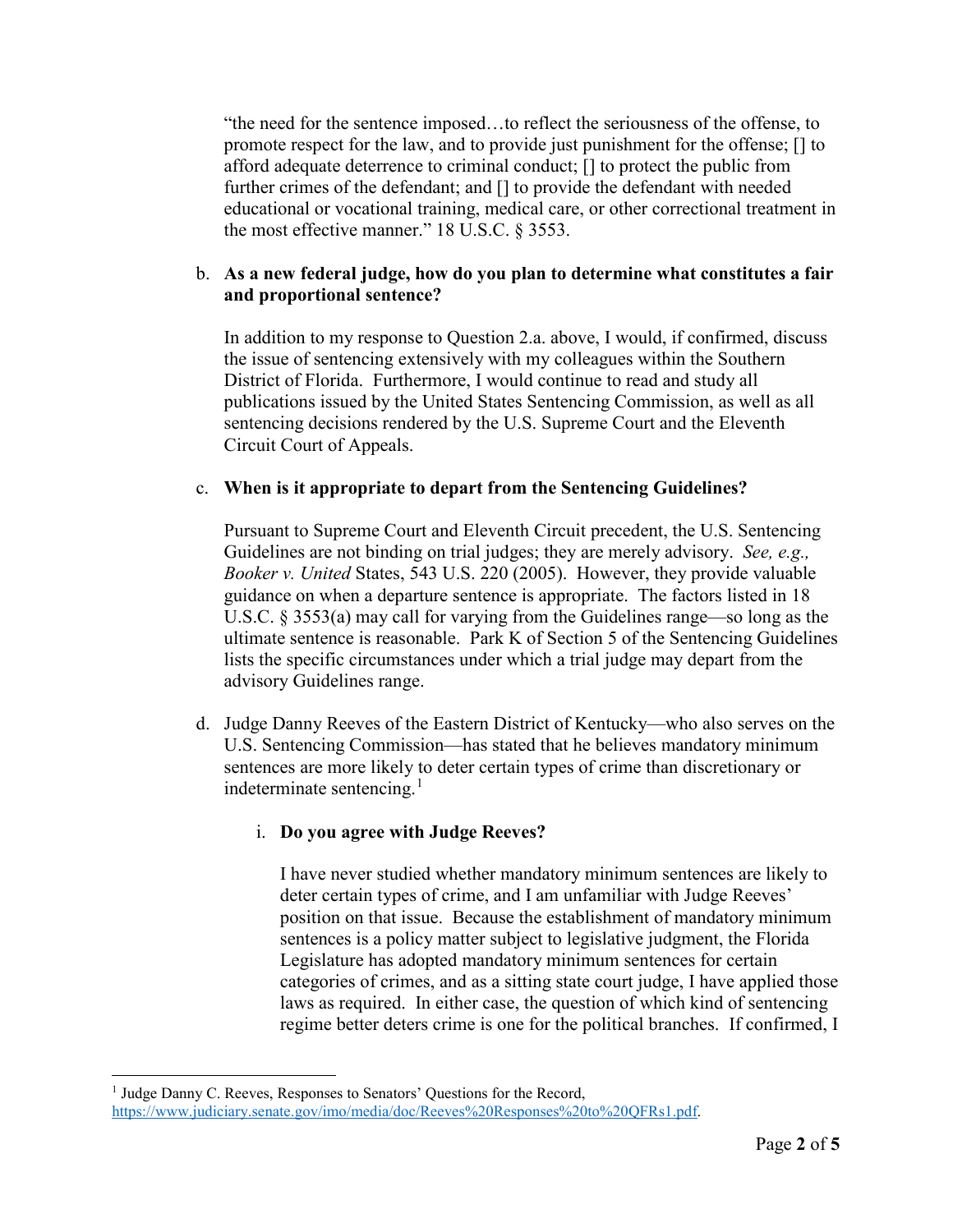would apply sentencing laws as enacted, without regard to any personal views as to the efficacy of the required sentences.

### ii. **Do you believe that mandatory minimum sentences have provided for a more equitable criminal justice system?**

Respectfully, the equity of mandatory minimum sentences is a political question that is reserved for the judgment of Congress. As a United States district judge nominee and a sitting state court circuit judge in Florida, I cannot ethically opine on legislative policy judgments. *See* Canon 3(A)(6) & Canon 5, Code of Conduct for Unites States Judges.

#### iii. **Please identify instances where you thought a mandatory minimum sentence was unjustly applied to a defendant.**

Please see my answer to Question 2.d.ii.

iv. Former-Judge John Gleeson has criticized mandatory minimums in various opinions he has authored, and he has taken proactive efforts to remedy unjust sentences that result from mandatory minimums.<sup>2</sup>  **If confirmed, and you are required to impose an unjust and disproportionate sentence, would you commit to taking proactive efforts to address the injustice, including:**

#### 1. **Describing the injustice in your opinions?**

If confirmed, I would apply mandatory minimum sentencing statutes to the extent such statutes are constitutional. Thus, I do believe it may be appropriate for a judge to state for the record that he or she would not have sentenced a particular defendant to a particular sentence if not compelled by a statute. Judges should provide detailed opinions explaining the facts and circumstances of the crime and the law that required the sentence imposed, but must refrain from injecting their personal views or criticism of a policy decision by Congress to impose a mandatory minimum sentence.

### 2. **Reaching out to the U.S. Attorney and other federal prosecutors to discuss their charging policies?**

The question of what crime to charge is one that our Constitution reserves to the Executive Branch. However, I would raise charging decisions with federal prosecutors if I were concerned about ethical impropriety, lack of professionalism, or prosecutorial

 $\overline{a}$ 

<sup>2</sup> *See, e.g.*, Stephanie Clifford, *Citing Fairness, U.S. Judge Acts to Undo a Sentence He Was Forced to Impose*, N.Y. Times (July 28, 2014), https://www nytimes.com/2014/07/29/nyregion/brooklyn-judge-acts-to-undo-long-sentencefor-francois-holloway-he-had-to-impose html.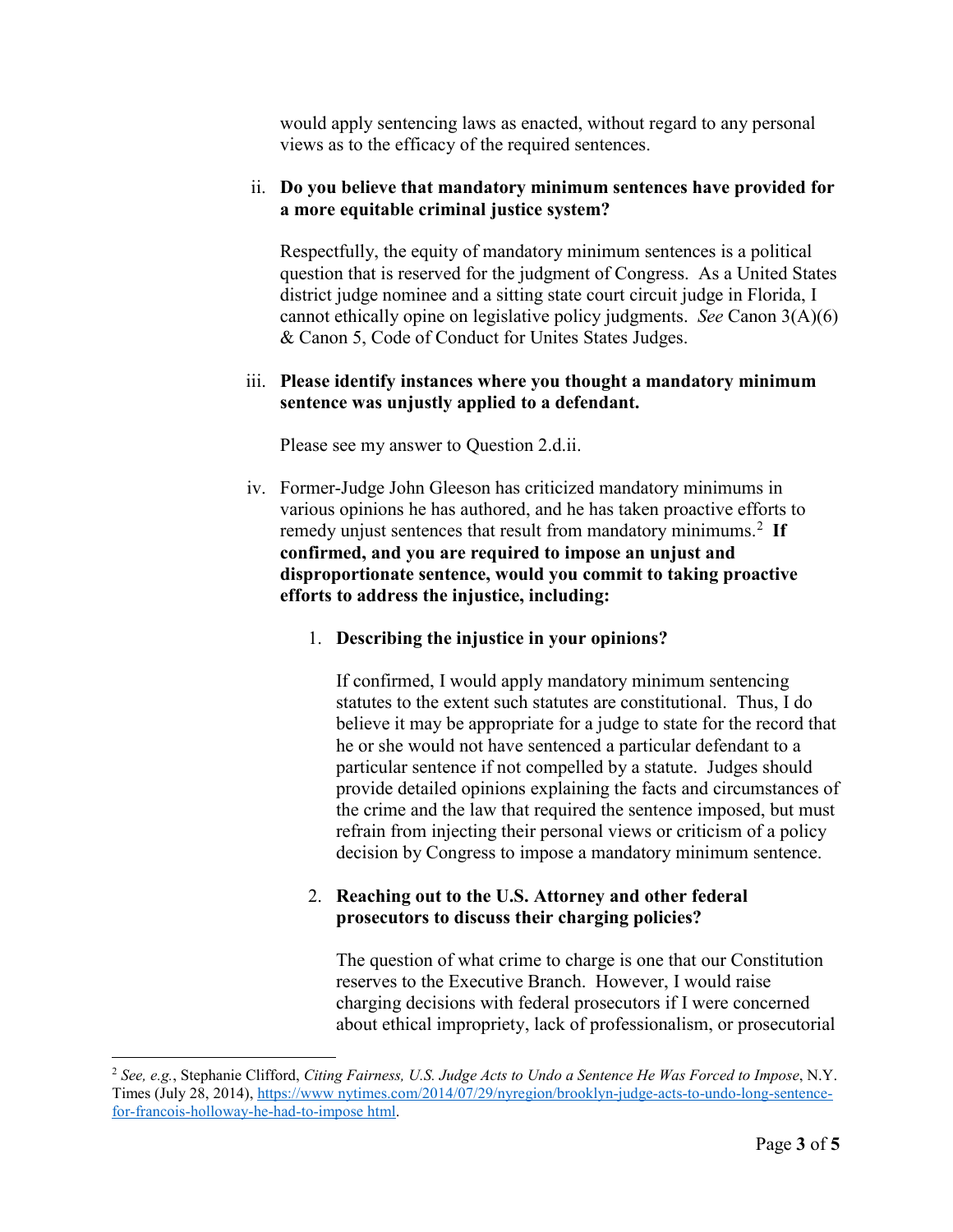misconduct, and would address such issues consistent with the Code of Judicial Conduct and other ethical obligations.

### 3. **Reaching out to the U.S. Attorney and other federal prosecutors to discuss considerations of clemency?**

The clemency power is reserved to the Executive Branch. However, as explained above, I do believe that a judge may, in an appropriate case, state on the record that he or she would not have imposed a certain sentence but for a statutory requirement so that Executive Branch officials are award of the judge's views for the purposes of considering clemency.

e. 28 U.S.C. § 994(j) directs that alternatives to incarceration are "generally appropriate for first offenders not convicted of a violent or otherwise serious offense." **If confirmed as a judge, would you commit to taking into account alternatives to incarceration?**

Yes.

- 3. Judges are one of the cornerstones of our justice system. If confirmed, you will be in a position to decide whether individuals receive fairness, justice, and due process.
	- a. **Does a judge have a role in ensuring that our justice system is a fair and equitable one?**

Yes.

# b. **Do you believe that there are racial disparities in our criminal justice system? If so, please provide specific examples. If not, please explain why not.**

Yes. It is my understanding that there are racial disparities in our criminal justice system. For example, racial minorities are statistically more likely to be arrested and incarcerated than whites, and racial minorities comprise a greater percentage of the incarcerated population than they do of the overall population. See: http://projects.heraldtribune.com/bias/sentencing/

- 4. If confirmed as a federal judge, you will be in a position to hire staff and law clerks.
	- a. **Do you believe that it is important to have a diverse staff and law clerks?**

Yes.

b. **Would you commit to executing a plan to ensure that qualified minorities and women are given serious consideration for positions of power and/or**